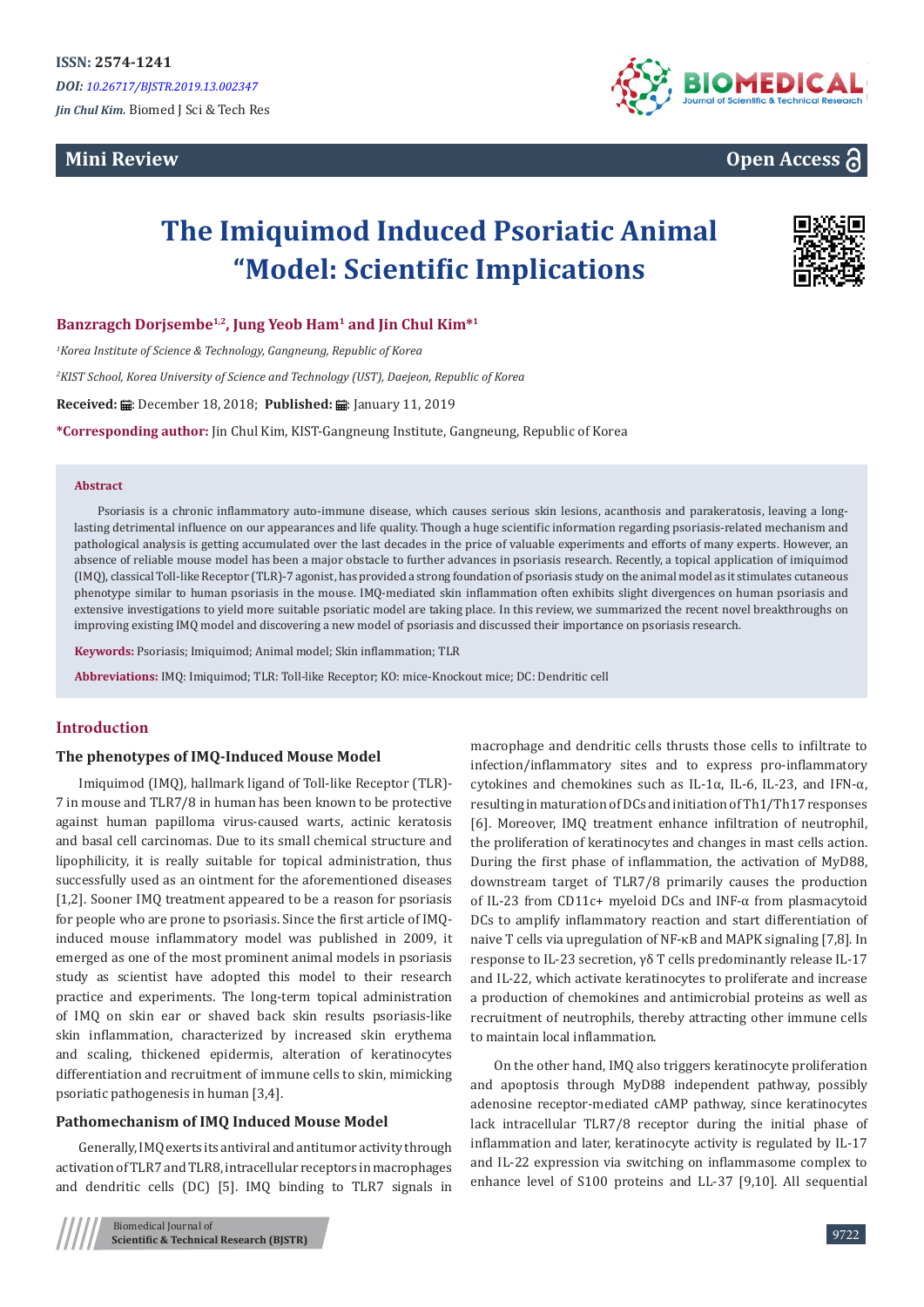and balanced inflammatory action of multiple cells and molecules, which is inducible by repeated administration of IMQ reach its peak after 7 days and likely to be maintained as long as if treatment continues and bear remarkable resemblance with human psoriasis, thereby making it most reliable model.

#### **Nuisances in the IMQ Model and Other Mouse Models**

]Even though, IMQ-induced mouse model mirrors major pathological traits of human psoriasis, over the time, some strain or time-dependent inconsistency were observed among experimental animals and Therefore, more efforts to improve IMQ psoriatic model are being made by applying IMQ to various KO mouse models or promoting utilization of other models. According to the Wang et al, skin inflammation on IMQ mouse model is likely to decrease after 8 days of IMQ treatment and giving IMQ to K14-VEGF KO mouse has restored chronic inflammation and retained intensity for 2 weeks, indicating that application of IMQ to KO mouse may compensate drawbacks of IMQ mouse model [11]. Strain-dependent gene expression pattern of IMQ-administered different strain mouse models, including C57BL/6 (B6), BALB/c, CD1, DBA/1, FVB/Nj, 129X1/SvJ and MOLF/EiJ has been evaluated by using an RNAsequencing technique. The significant differences have been noticed between BALB/C and B6, the most frequently used mouse strains, as genes, which are involved in DNA-replication, IL-17 stimulation, and CD8+ T cells, were upregulated, compared to CD4+ T cells and interferon signaling-related genes in B6 strain. After all, a B6 strain exhibited more accurate and consistent phenotype and expression pattern with human psoriasis [12].

Another article reported that five different transgenic psoriasis model of K5-Tie2, IMQ, K14-AREG, K5-Stat3C, and K5-TGFbeta1 have been quantitatively assessed for their whole genome expression profile via microarray. While all models displayed robust correspondence to human psoriasis for morphogenesis of epidermis and keratinization-linked genes, the alterations in immune pathogenesis of psoriasis were significantly fluctuated between models, showing that each model possesses distinct expression pattern on a genomic level [13].

#### **Conclusion**

Scientific awareness and novel findings on a study of the etiology and pathogenesis for human psoriasis have been extensively accomplished since the successful practical application of IMQ to mouse as a psoriatic animal model and numerous investigations is still ongoing to reveal underlying mechanism of psoriasis based on this model. In fact, cutaneous symptoms generated by IMQ are presented remarkable similarities in regard to human psoriasis, featuring epidermal thickening, activation of Th17/Th23 cells and increased keratinocyte proliferation. Furthermore, modern analytical tools like RNA-sequencing and microarray allowed us to dig into the deep insight of molecular mechanism of IMQ and other mouse models and those novel approaches did not confirm our understanding of human psoriasis, but also gave clues on the utilization of IMQ and other mouse models. As mentioned in previous reports, administration of IMQ to B6 strain mouse generate the best-matched phenotype and genetic background than other strains and mouse models other than IMQ could provide distinct features of psoriasis, though mostly mimic characteristic of human psoriasis for cutaneous lesion development and epidermal symptoms. Therefore, IMQ model yield closest features to human psoriasis and careful selection of mouse strains and their genetic profiles before experimental planning is highly advisable.

#### **Acknowledgement**

This work is supported by an intramural grant (2E27833) from the Korea Institute of Science and Technology (KIST), Republic of Korea and the Nano Convergence Industrial Strategic Technology Development Program(2MR7230, 20000105, Development of Cosmeceutical Material Platform using Organo-Nano Complexes based on Natural Active Compounds) funded By the Ministry of Trade, Industry & Energy (MOTIE, Korea).

#### **References**

- 1. [Chollet JL, Jozwiakowski MJ, Phares KR, Rreiter MJ, Roddy PJ, et al.](https://www.ncbi.nlm.nih.gov/pubmed/10027211) [\(1999\) Development of a topically active imiquimod formulation. Pharm](https://www.ncbi.nlm.nih.gov/pubmed/10027211) [Dev Technol 4\(1\): 35-43.](https://www.ncbi.nlm.nih.gov/pubmed/10027211)
- 2. [Schon MP, M Schon \(2007\) Imiquimod: mode of action. Br J Dermatol](https://www.ncbi.nlm.nih.gov/pubmed/18067624) [157\(Suppl 2\): 8-13.](https://www.ncbi.nlm.nih.gov/pubmed/18067624)
- 3. [Vinter H, Kragballe K, Steiniche T, Gaestel M, Iversen L, et al. \(2016\)](https://www.ncbi.nlm.nih.gov/pubmed/26614407) [Tumour necrosis factor-alpha plays a significant role in the Aldara](https://www.ncbi.nlm.nih.gov/pubmed/26614407)[induced skin inflammation in mice. Br J Dermatol 174\(5\): 1011-1021.](https://www.ncbi.nlm.nih.gov/pubmed/26614407)
- 4. [Nadeem A, Al Harbi NO, Al Harbi MM, El Sherbeeny AM, Ahmad SF,](https://www.ncbi.nlm.nih.gov/pubmed/26149470) [et al. \(2015\) Imiquimod-induced psoriasis-like skin inflammation is](https://www.ncbi.nlm.nih.gov/pubmed/26149470) [suppressed by BET bromodomain inhibitor in mice through RORC/IL-](https://www.ncbi.nlm.nih.gov/pubmed/26149470)[17A pathway modulation. Pharmacol Res 99: 248-257.](https://www.ncbi.nlm.nih.gov/pubmed/26149470)
- 5. [El Malki K, Karbach SH, Huppert G, Zayoud M, Reibig S, et al. \(2013\)](https://www.ncbi.nlm.nih.gov/pubmed/22951726) [An alternative pathway of imiquimod-induced psoriasis-like skin](https://www.ncbi.nlm.nih.gov/pubmed/22951726) [inflammation in the absence of interleukin-17 receptor a signaling. J](https://www.ncbi.nlm.nih.gov/pubmed/22951726) [Invest Dermatol 133\(2\): 441-451.](https://www.ncbi.nlm.nih.gov/pubmed/22951726)
- 6. [Flutter B, FO Nestle \(2013\) TLRs to cytokines: mechanistic insights from](https://www.ncbi.nlm.nih.gov/pubmed/24254490) [the imiquimod mouse model of psoriasis. Eur J Immunol 43\(12\): 3138-](https://www.ncbi.nlm.nih.gov/pubmed/24254490) [3146.](https://www.ncbi.nlm.nih.gov/pubmed/24254490)
- 7. [Ueyama A, Yamamoto M, Tsujii K, Furue Y, Imura C, et al. \(2014\)](https://www.ncbi.nlm.nih.gov/pubmed/24387343) [Mechanism of pathogenesis of imiquimod-induced skin inflammation](https://www.ncbi.nlm.nih.gov/pubmed/24387343) [in the mouse: a role for interferon-alpha in dendritic cell activation by](https://www.ncbi.nlm.nih.gov/pubmed/24387343) [imiquimod. J Dermatol 41\(2\): 135-143.](https://www.ncbi.nlm.nih.gov/pubmed/24387343)
- 8. [Rabeony H, Pohin M, Vasseur P, Petit Paris I, Jegou JF, et al. \(2015\) IMQ](https://www.ncbi.nlm.nih.gov/pubmed/26147228)[induced skin inflammation in mice is dependent on IL-1R1 and MyD88](https://www.ncbi.nlm.nih.gov/pubmed/26147228) [signaling but independent of the NLRP3 inflammasome. Eur J Immunol](https://www.ncbi.nlm.nih.gov/pubmed/26147228) [45\(10\): 2847-2857.](https://www.ncbi.nlm.nih.gov/pubmed/26147228)
- 9. [Costa S, Marini O, Bevilacqua D, DeFranco AL, Hou BD, et al. \(2017\) Role](https://www.ncbi.nlm.nih.gov/pubmed/28642279) [of MyD88 signaling in the imiquimod-induced mouse model of psoriasis:](https://www.ncbi.nlm.nih.gov/pubmed/28642279) [focus on innate myeloid cells. J Leukoc Biol 102\(3\): 791-803.](https://www.ncbi.nlm.nih.gov/pubmed/28642279)
- 10. [Schon MP, M Schon, KN Klotz \(2006\) The small antitumoral immune](https://www.ncbi.nlm.nih.gov/pubmed/16575388) [response modifier imiquimod interacts with adenosine receptor](https://www.ncbi.nlm.nih.gov/pubmed/16575388) [signaling in a TLR7- and TLR8-independent fashion. J Invest Dermatol](https://www.ncbi.nlm.nih.gov/pubmed/16575388) [126\(6\): 1338-1347.](https://www.ncbi.nlm.nih.gov/pubmed/16575388)
- 11. [Wang X, J Sun, J Hu \(2015\) IMQ Induced K14-VEGF Mouse: A Stable](https://journals.plos.org/plosone/article?id=10.1371/journal.pone.0145498) [and Long-Term Mouse Model of Psoriasis-Like Inflammation. PLoS One](https://journals.plos.org/plosone/article?id=10.1371/journal.pone.0145498) [10\(12\): e0145498.](https://journals.plos.org/plosone/article?id=10.1371/journal.pone.0145498)
- 12. [Swindell WR, Michaels KA, Sutter AJ, Diaconu D, Fritz Y, et al. \(2017\)](https://genomemedicine.biomedcentral.com/articles/10.1186/s13073-017-0415-3) [Imiquimod has strain-dependent effects in mice and does not uniquely](https://genomemedicine.biomedcentral.com/articles/10.1186/s13073-017-0415-3) [model human psoriasis. Genome Med 9\(1\): 24.](https://genomemedicine.biomedcentral.com/articles/10.1186/s13073-017-0415-3)
- 13. [Swindell WR, Johnston A, Carbajal S, Han GW, Wohn C, et al. \(2011\)](https://journals.plos.org/plosone/article?id=10.1371/journal.pone.0018266) [Genome-wide expression profiling of five mouse models identifies](https://journals.plos.org/plosone/article?id=10.1371/journal.pone.0018266) [similarities and differences with human psoriasis. PLoS One 6\(4\):](https://journals.plos.org/plosone/article?id=10.1371/journal.pone.0018266) [e18266.](https://journals.plos.org/plosone/article?id=10.1371/journal.pone.0018266)